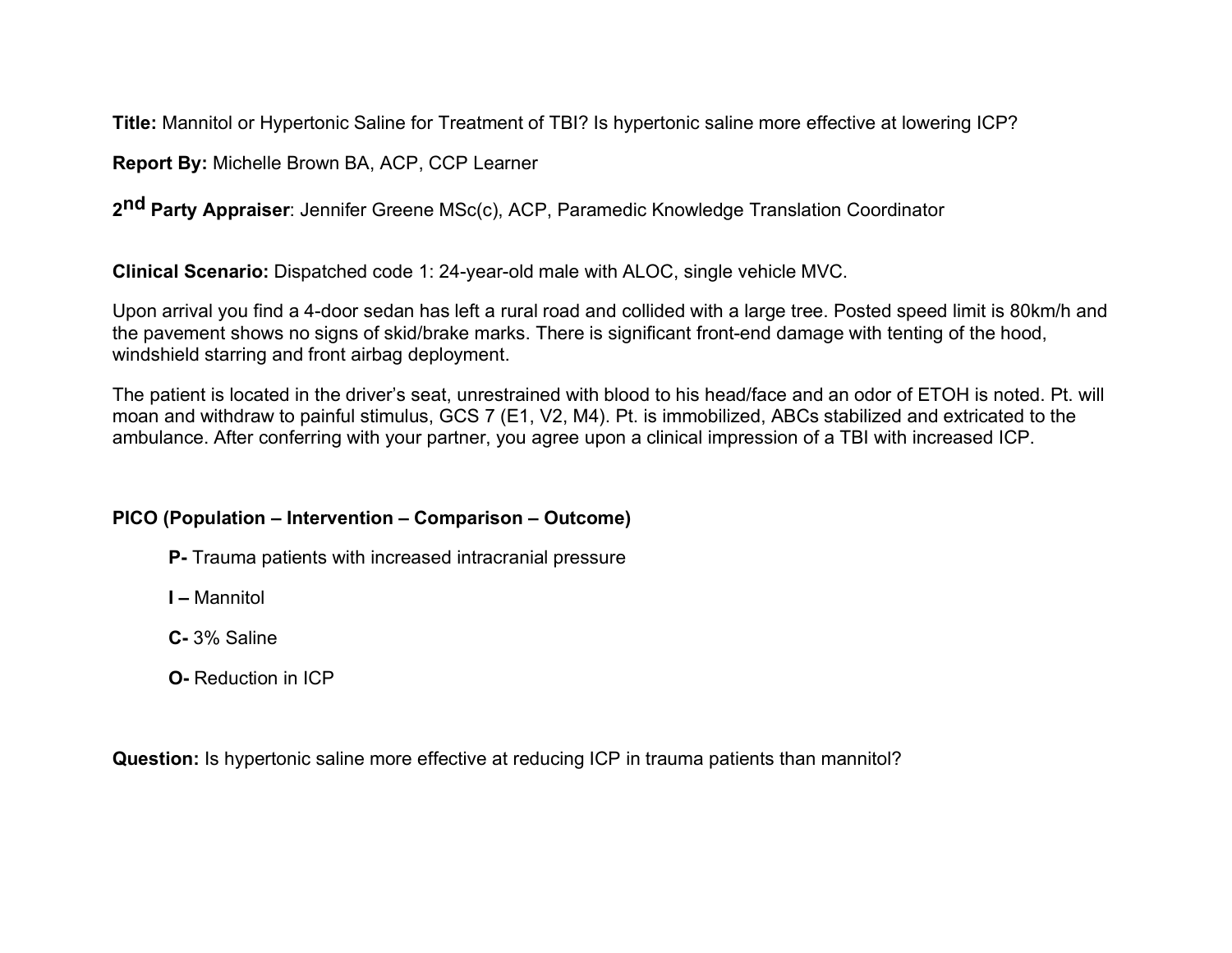#### **Search Strategy:** Search: *Hypertonic saline and Mannitol and traumatic brain injury*

**Search Outcome:** 145 Results, 2 were included:

1) Shi et al, 2020: *Hypertonic saline and mannitol in patients with traumatic brain injury: a systematic and meta-analysis*

2) Miyoshi et al, 2020: *Effects of hypertonic saline versus mannitol in patients with traumatic brain injury in prehospital, emergency department, and intensive care unit settings: a systematic review and meta-analysis*

#### **Summary of findings pertaining to ICP outcome:** (Shi, 2020)

Shi et al. Medicine (2020) 99:35

www.md-journal.com

|                                                                      | <b>hypertonic saline</b> |      |     | mannitol          |                 |     | <b>Std. Mean Difference</b> |                              | <b>Std. Mean Difference</b>              |
|----------------------------------------------------------------------|--------------------------|------|-----|-------------------|-----------------|-----|-----------------------------|------------------------------|------------------------------------------|
| <b>Study or Subgroup</b>                                             | <b>Mean</b>              | SD.  |     | <b>Total Mean</b> | SD <sub>1</sub> |     | <b>Total Weight</b>         | IV, Fixed, 95% CI            | IV, Fixed, 95% CI                        |
| Du(2017)                                                             | 9.38                     | 1.73 | 65  | 9.95              | 1.16            | 67  | 26.0%                       | $-0.39[-0.73, -0.04]$        | —                                        |
| Duan(2012)                                                           | 14.3                     | 3.7  | 32  | 14.5              | 2.9             | 32  | 12.9%                       | $-0.06$ [ $-0.55$ , $0.43$ ] |                                          |
| Jin(2018)                                                            | 8.4                      | 6.3  | 13  | 8.1               | 6.5             | 15  | 5.6%                        | $0.05$ [-0.70, 0.79]         |                                          |
| Mei(2016)                                                            | 9.48                     | 1.79 | 34  | 9.38              | 1.67            | 34  | 13.7%                       | $0.06$ [ $-0.42$ , $0.53$ ]  |                                          |
| Rongjun Zhang(2018)                                                  | 9.5                      | 1.9  | 20  | 10.7              | 2.1             | 20  | 7.7%                        | $-0.59$ [-1.22, 0.05]        |                                          |
| Wanbao Liu(2011)                                                     | 19.5                     | 2.4  | 20  | 19.1              | 2.7             | 20  | 8.0%                        | $0.15$ [-0.47, 0.77]         |                                          |
| Xiaonian Liu(2013)                                                   | 9.18                     | 3.11 | 30  | 10.11             | 3.12            | 30  | 11.9%                       | $-0.29$ $[-0.80, 0.21]$      |                                          |
| YANG Xi-ping(2017)                                                   | 9.2                      | 2.7  | 20  | 10.4              | 3.1             | 20  | 7.9%                        | $-0.40$ [ $-1.03$ , $0.22$ ] |                                          |
| Yang Zhang(2014)                                                     | 9.5                      | 1.7  | 16  | 9.4               | 1.8             | 16  | 6.4%                        | $0.06$ [-0.64, 0.75]         |                                          |
| <b>Total (95% CI)</b>                                                |                          |      | 250 |                   |                 | 254 | 100.0%                      | $-0.19$ [ $-0.37, -0.02$ ]   |                                          |
| Heterogeneity: Chi <sup>2</sup> = 6.71, df = 8 (P = 0.57); $P = 0\%$ |                          |      |     |                   |                 |     |                             |                              |                                          |
| Test for overall effect: $Z = 2.16$ (P = 0.03)                       |                          |      |     |                   |                 |     |                             |                              | Favours [experimental] Favours [control] |

Figure 3. Comparison of intracranial pressure reduction between 3% hypertonic saline and 20% mannitol (mm Hg). CI = confidence interval.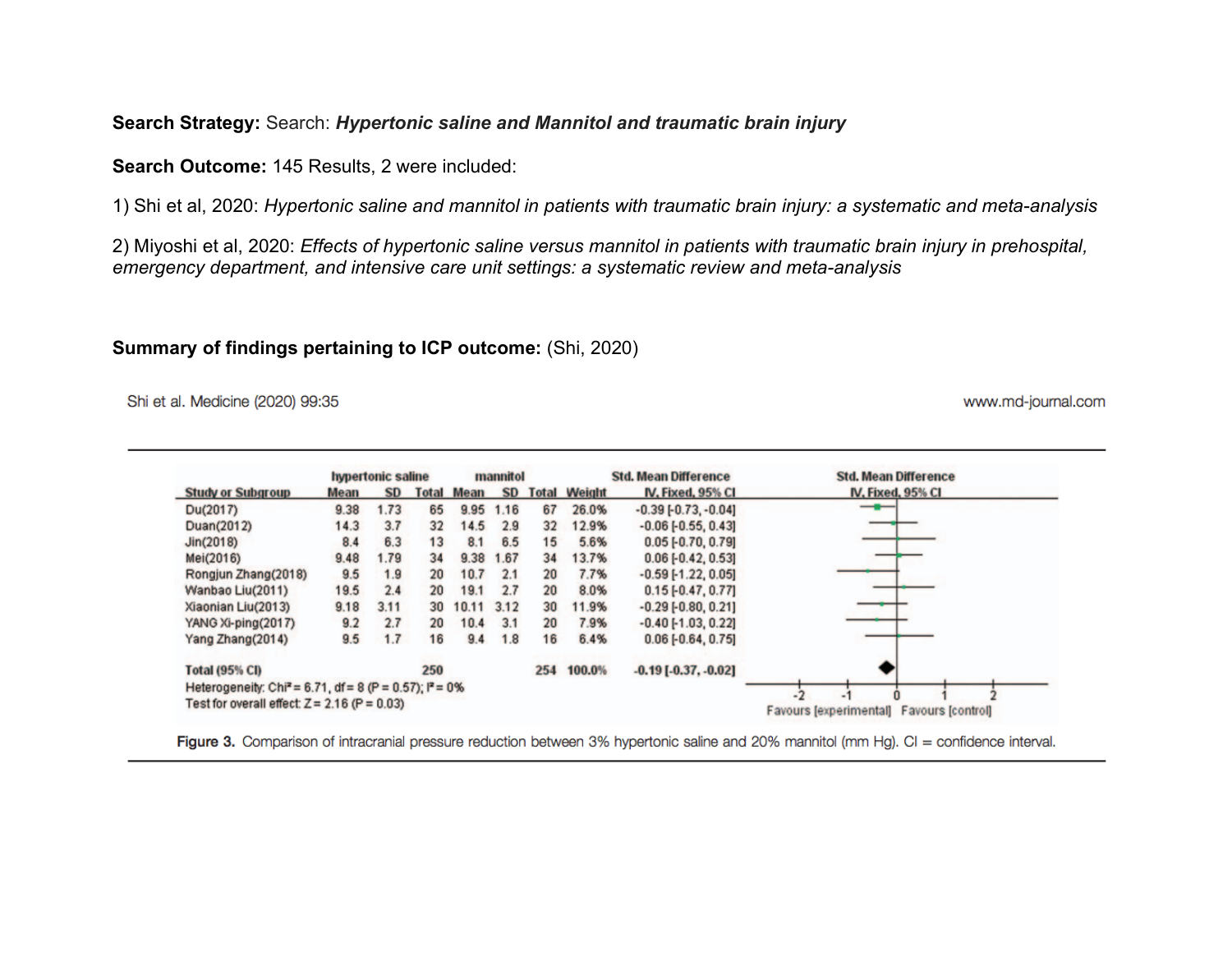| <b>AUTHOR,</b><br><b>DATE</b> | <b>POPULATION</b>                                                                                                  | <b>DESIGN (LOE)</b>                                                                                                                                                                                                          | <b>OUTCOMES</b>                                                                                                                                                                                                                                                                                                 | <b>RESULTS</b>                                                                                                                                                                                                                                                                                                                                                                                                                                                                                                                                                                                                        | <b>STRENGTHS/</b><br><b>WEAKNESSES</b>                                                                                                                                                                                                                                                                                                                                                                                                                                  |
|-------------------------------|--------------------------------------------------------------------------------------------------------------------|------------------------------------------------------------------------------------------------------------------------------------------------------------------------------------------------------------------------------|-----------------------------------------------------------------------------------------------------------------------------------------------------------------------------------------------------------------------------------------------------------------------------------------------------------------|-----------------------------------------------------------------------------------------------------------------------------------------------------------------------------------------------------------------------------------------------------------------------------------------------------------------------------------------------------------------------------------------------------------------------------------------------------------------------------------------------------------------------------------------------------------------------------------------------------------------------|-------------------------------------------------------------------------------------------------------------------------------------------------------------------------------------------------------------------------------------------------------------------------------------------------------------------------------------------------------------------------------------------------------------------------------------------------------------------------|
| Shi, 2020                     | 544 trauma patients<br>with increased ICP<br>270 in the hypertonic<br>saline group<br>274 in the mannitol<br>group | Systematic<br><b>Review and Meta-</b><br>Analysis<br>Randomized<br><b>Control Trials</b><br>3 databases were<br>searched: WAN-<br>FANGDATA,<br>CNKI, CQVIP<br>10 articles<br>between 2010-<br>2019 met<br>inclusion criteria | Compare the effects of<br>3% hypertonic saline<br>and 20% Mannitol on<br>brain injury:<br>Compare the maximum<br>changes of 1) ICP<br>$2)$ CPP<br>3) Compare time of<br>onset<br>4) Compare<br>maintenance<br>time/duration of action<br>i.e. continuous ICP<br>reduction time after<br>termination of infusion | 1) ICP: The pooled<br>difference in means<br>indicated that Mannitol<br>reduces ICP more than<br>hypertonic saline = -<br>0.19 (95% CI:-0.37 to -<br>$0.02$ , $p=.03$ )<br>2) CPP: The pooled<br>difference in means<br>indicated that 3%<br>hypertonic saline is<br>more effective than<br>20% Mannitol in<br>increasing $CPP = 0.54$<br>(95% CI: 0.15-0.92, P=.<br>007)<br>3) Onset: The pooled<br>difference in means<br>indicate no significant<br>difference in onset time<br>between 3% HS and<br>20% Mannitol. = 0.05<br>(95% CI: -0.14 to 0.23,<br>$P = .64$<br>4) Maintenance Time:<br>The pooled difference | Strengths:<br>Systematic<br><b>Review and Meta-</b><br>analysis.<br>Inclusion criteria<br>consisted of<br>RCT <sub>s</sub> .<br>The risk-of-bias<br>assessment tool<br>in the Cochrane<br>Handbook for<br>systematic<br>reviews of<br>interventions was<br>used to assess<br>the quality of<br>studies selected.<br>Weaknesses:<br>Did not account<br>for infusion rate,<br>frequency or<br>mode of<br>administration<br>when obtaining<br>best therapeutic<br>effects. |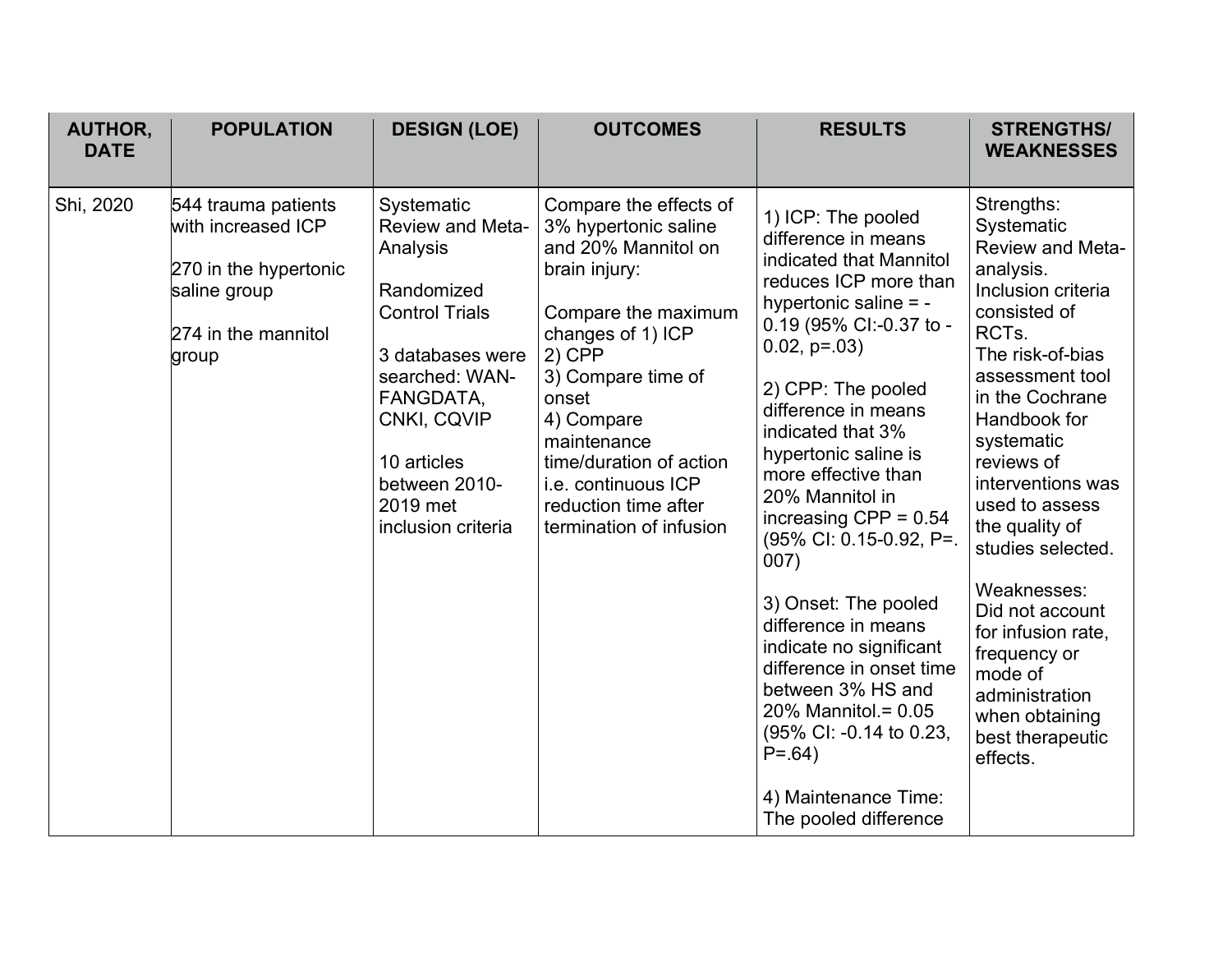| <b>AUTHOR,</b><br><b>DATE</b> | <b>POPULATION</b> | <b>DESIGN (LOE)</b> | <b>OUTCOMES</b> | <b>RESULTS</b>                                                                                                                                                     | <b>STRENGTHS/</b><br><b>WEAKNESSES</b> |
|-------------------------------|-------------------|---------------------|-----------------|--------------------------------------------------------------------------------------------------------------------------------------------------------------------|----------------------------------------|
|                               |                   |                     |                 | in means indicated that<br>3% hypertonic saline<br>lasts longer time for ICP<br>reduction than 20%<br>Mannitol. = $0.84$ (95%)<br>CI: 0.64-1.05, P<br>$< .00001$ ) |                                        |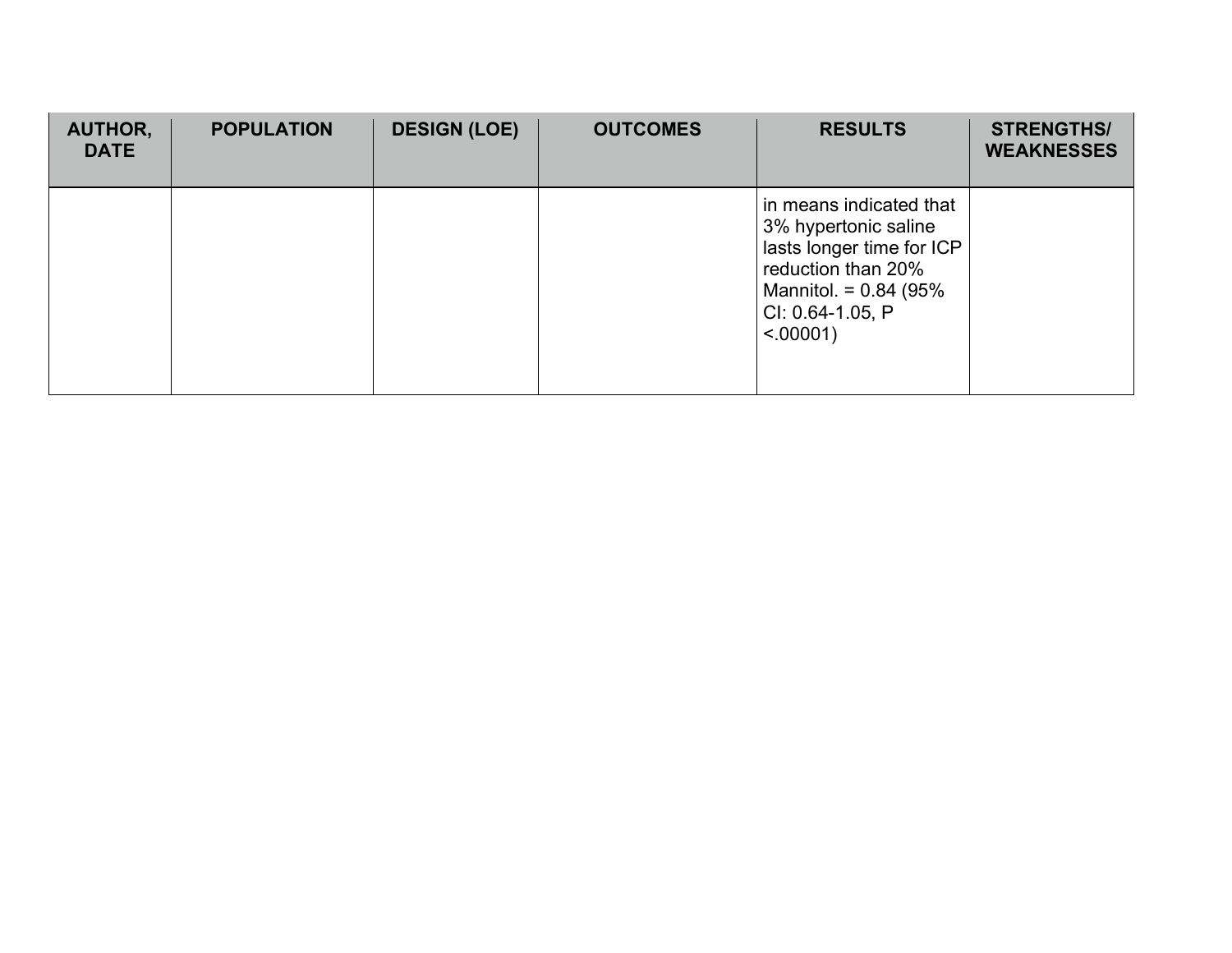| AUTHOR,<br><b>DATE</b> | <b>POPULATION</b>                                                                                                                                                                                 | <b>DESIGN (LOE)</b>                                                                                                                                                                                                                                                         | <b>OUTCOMES</b>                                                                                                                                                                                                                                                                                                                                                                                   | <b>RESULTS</b>                                                                                                                                                                                                                                                                                                                                                                                                                                                                               | <b>STRENGTHS/</b><br><b>WEAKNESSES</b>                                                                                                                                                                                                                                                                                                                           |
|------------------------|---------------------------------------------------------------------------------------------------------------------------------------------------------------------------------------------------|-----------------------------------------------------------------------------------------------------------------------------------------------------------------------------------------------------------------------------------------------------------------------------|---------------------------------------------------------------------------------------------------------------------------------------------------------------------------------------------------------------------------------------------------------------------------------------------------------------------------------------------------------------------------------------------------|----------------------------------------------------------------------------------------------------------------------------------------------------------------------------------------------------------------------------------------------------------------------------------------------------------------------------------------------------------------------------------------------------------------------------------------------------------------------------------------------|------------------------------------------------------------------------------------------------------------------------------------------------------------------------------------------------------------------------------------------------------------------------------------------------------------------------------------------------------------------|
| Miyoshi,<br>2020       | 352 studies initially<br>identified<br>Inclusion criteria<br>narrowed the sample<br>size to 105 adult<br>patients with TBI<br>50 in the hypertonic<br>saline group<br>55 in the mannitol<br>group | Systematic<br><b>Review and Meta-</b><br>Analysis<br>4 Randomized<br><b>Control Trials</b><br>3 databases were<br>searched:<br>MEDLINE, the<br><b>Cochrane Central</b><br>Register of<br>Controlled Trials,<br>Igaku Chuo<br>Zasshi<br>(ICHUSHU)<br>No date<br>restrictions | Assess the effects of<br>Hypertonic Saline vs.<br>Mannitol on clinical<br>outcomes in patients<br>with TBI via systematic<br>literature review and<br>synthesizing evidence<br>from RCT <sub>s</sub> .<br>Primary outcome: all<br>cause mortality<br>comparison<br>Secondary outcomes:<br>90 & 180-day mortality,<br>good neurological<br>outcome, reduction in<br>ICP and serum sodium<br>level. | Primary outcome: No<br>significant difference<br>between the infusion<br>groups; (95% CI 0.49-<br>$1.37, p=0.71$<br>16 patients - 32%<br>mortality in the<br>hypertonic saline group<br>21 patients - 38.2%<br>mortality in the mannitol<br>group.<br><b>Secondary Outcome</b><br>Results: Good<br>neurological outcomes<br>were higher in the<br>mannitol group<br>otherwise no significant<br>difference noted in 90<br>&180 day mortality or<br>ICP reduction and<br>serum sodium levels. | Strengths:<br>Systematic review<br>and Meta-analysis<br>conducted in<br>accordance with<br>the PRISMA<br>guidelines.<br>Quality of<br>evidence was<br>rated based on<br>the criteria<br>established by the<br><b>GRADE</b> working<br>group<br>Weakness:<br>The certainty of<br>the evidence was<br>rated very low for<br>all outcomes.<br>Small sample<br>size. |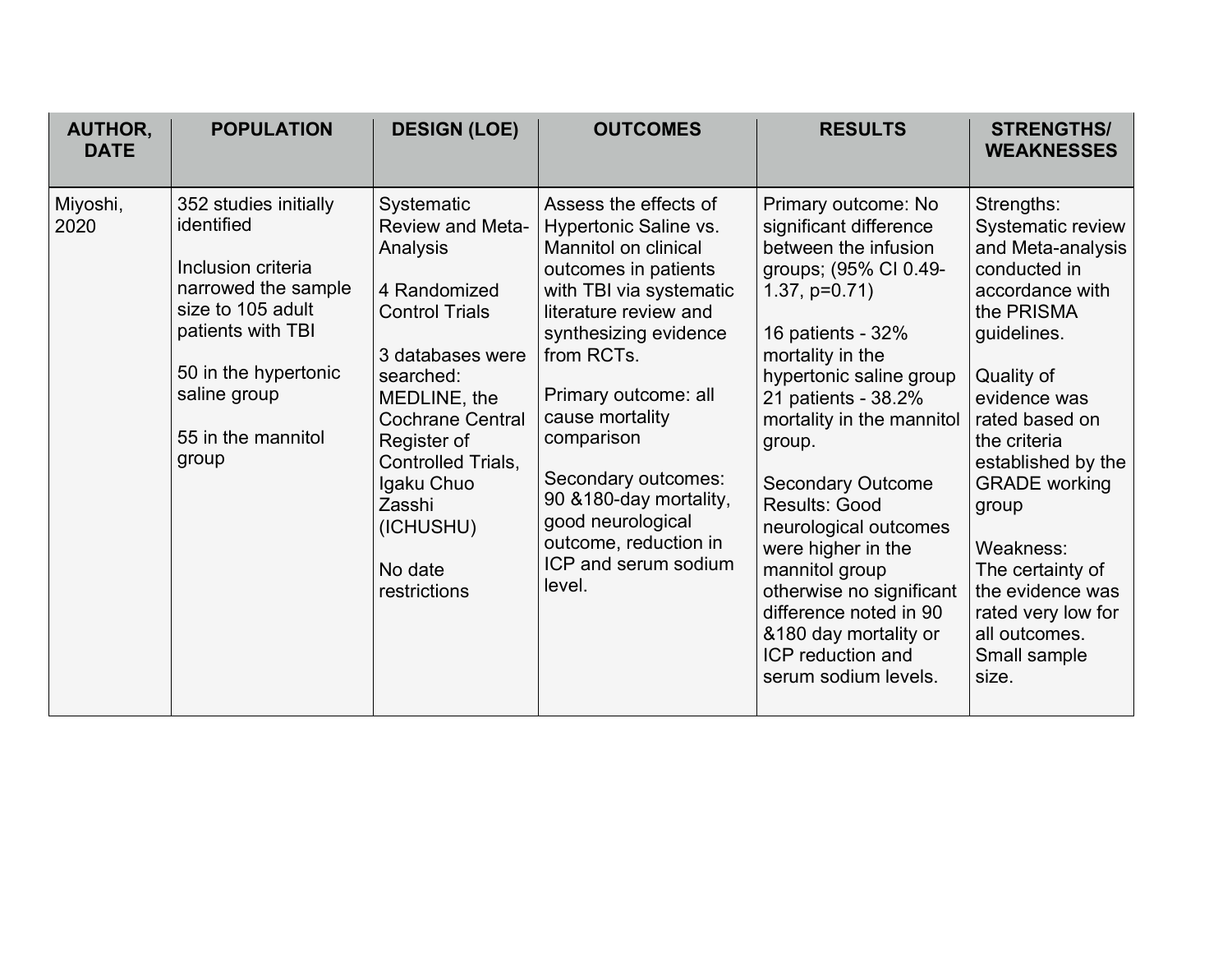# **Miyoshi et al. summary:**

| <b>Table 2</b> Summary of findings |                                                    |                                           |                               |                                        |                                            |  |  |  |
|------------------------------------|----------------------------------------------------|-------------------------------------------|-------------------------------|----------------------------------------|--------------------------------------------|--|--|--|
| Outcomes                           | Anticipated absolute effects <sup>*</sup> (95% CI) |                                           | Relative effect (95%          | Number of<br>participants<br>(studies) | Certainty<br>of the<br>evidence<br>(GRADE) |  |  |  |
|                                    | Risk with mannitol                                 | <b>Risk with HS</b>                       | CI)                           |                                        |                                            |  |  |  |
| All-cause mortality                | 382 per 1000                                       | 313 per 1000 (187 to 523)                 | <b>RR 0.82</b> (0.49 to 1.37) | 105 (3 studies)                        | Very low                                   |  |  |  |
| 90-days mortality                  | 500 per 1000                                       | 270 per 1000 (115 to 635)                 | <b>RR 0.54</b> (0.23 to 1.27) | 58 (2 studies)                         | Very low                                   |  |  |  |
| 180-days mortality                 | 356 per 1000                                       | 292 per 1000(160 to 540)                  | <b>RR 0.82</b> (0.45 to 1.52) | 85 (2 studies)                         | Very low                                   |  |  |  |
| Good neurological outcome          | 709 per 1000                                       | 752 per 1000 (546 to 1000)                | <b>RR 1.06</b> (0.77 to 1.47) | 105 (3 studies)                        | Very low                                   |  |  |  |
| ICP                                |                                                    | MD 1.9 lower (6.9 lower to 3.1 higher)    | ۰                             | 58 (2 studies)                         | Very low                                   |  |  |  |
| Serum sodium levels                |                                                    | MD 2.6 higher (2.76 lower to 7.97 higher) | $\overline{\phantom{0}}$      | 105 (3 studies)                        | Very low                                   |  |  |  |

ICP intracranial pressure, CI confidence interval, HS hypertonic saline, MD mean deviation, RR risk ratio

#### **Comments:**

Shi et al. indicated that mannitol was slightly more effective at reducing ICP while hypertonic saline had a more sustained reduction of ICP and also increased CPP more than mannitol. It was suggested however that the duration of action of mannitol might be related to the infusion rate. Perhaps a slower infusion rate might decrease the renal elimination rate and therefore have a more sustained reduction of ICP. To obtain the best therapeutic effect; the infusion rate, frequency, dose, concentration and route of administration should be taken into account.

Miyoshi et al. did not find a significant difference between mannitol and hypertonic saline in reducing increased ICP however found that good neurological outcomes were higher in the mannitol group. The certainty of evidence however was graded very low for all outcomes.